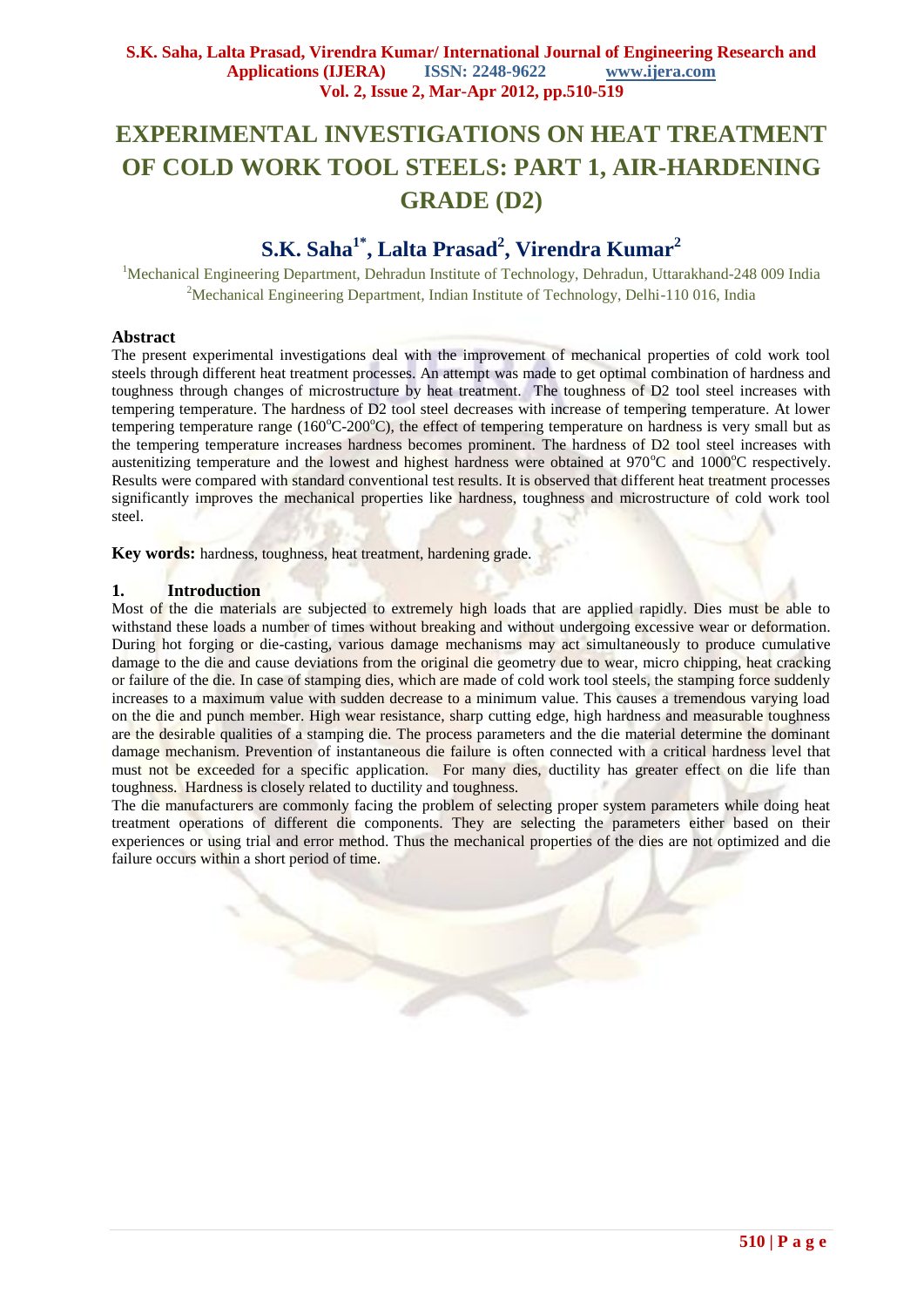| <b>Nomenclature</b> |                                                               |  |  |  |  |  |
|---------------------|---------------------------------------------------------------|--|--|--|--|--|
| <b>EDM</b>          | Electric Discharge Machine                                    |  |  |  |  |  |
| AJM                 | <b>Abrasive Jet Machine</b>                                   |  |  |  |  |  |
| D2                  | High carbon high chromium tool steel                          |  |  |  |  |  |
| <b>EN31</b>         | Emergency Number, 31 grade (British specification of steels). |  |  |  |  |  |
| <b>EN42</b>         | Emergency Number, 42 grade (British specification of steels). |  |  |  |  |  |
|                     | H-series Hot die series of tool steels                        |  |  |  |  |  |
| P-series            | Plastic mold series of tool steels                            |  |  |  |  |  |
| O-series            | Oil hardening tool steels                                     |  |  |  |  |  |
| Ni                  | <b>Nickel</b>                                                 |  |  |  |  |  |
| Cr                  | Chromium                                                      |  |  |  |  |  |
| Mo                  | Molybdenum                                                    |  |  |  |  |  |
| V                   | Vanadium                                                      |  |  |  |  |  |
| <b>FCC</b>          | <b>Face Centered Cubic</b>                                    |  |  |  |  |  |
| <b>BCC</b>          | <b>Body Centered Cubic</b>                                    |  |  |  |  |  |
| <b>BCT</b>          | <b>Body Centered Tetragonal</b>                               |  |  |  |  |  |
| <b>LCS</b>          | Low Carbon Steel                                              |  |  |  |  |  |
| Fe <sub>3</sub> C   | Iron carbide                                                  |  |  |  |  |  |
| <b>MPa</b>          | Mega paskel                                                   |  |  |  |  |  |
| <b>DNC</b>          | <b>Direct Numerical Control</b>                               |  |  |  |  |  |
| Si                  | Silicon                                                       |  |  |  |  |  |
| Mn                  | Manganese                                                     |  |  |  |  |  |
| HP                  | <b>Horse Power</b>                                            |  |  |  |  |  |
| <b>ASTM</b>         | American Society of Testing of Materials                      |  |  |  |  |  |
| <b>NDT</b>          | Non Destructive Testing                                       |  |  |  |  |  |
| $\mathsf{A}$        | Ferrite                                                       |  |  |  |  |  |
| Rc                  | Rock well C-scale                                             |  |  |  |  |  |
| $K_{ic}$            | Fracture toughness                                            |  |  |  |  |  |

For avoiding such failure of the dies, the selection of proper die material and its proper heat treatment is very important. Qualities of a die material directly depend on percentage of carbon, percentage of alloying elements present, microstructure of the die steel, grain size after heat treatment, and heat treatment operation carried out on it. By varying the process parameters, an attempt has been made in this experimental investigation to heat-treat the cold work tool steels to improve its mechanical properties, to increase the die life, and get optimum service out of it so that the die manufacturers are able to optimize mechanical properties of the dies. Many relevant research works has been carried out by different research scholars on improvement of mechanical properties of cold work die steels and other tool steels through different heat treatment and allied techniques. A brief review of the following research papers was given so that it helps to create a better understanding of previous researches supporting the present experimental investigation. The possibility of improving properties of D2 cold work tool steel by an unconventional vacuum furnace heat treatment. A double quenching, the first quenching from a temperature higher than that for the second quenching, followed by normal tempering enables an excellent combination of toughness and hardness as a consequence of improved micro-structural homogeneity (first quenching) and re-precipitation (second quenching) of carbides, due to a large amount of fine dispersed carbides in the matrix and due to the preset of a controlled amount of retained austenite[1]. A martensitic hot work tool steel die block for use in the manufacture of die casting die components and other hot work tooling components and developed a method for manufacturing the same. The die block has hardness within the range of 35 to 50 HRC and a minimum transverse Charpy V-notch impact toughness of 5 foot pounds when heat treated to a hardness of 44 to 46 HRC and when tested at both  $72^{\circ}$ C and  $600^{\circ}$ C[2]. Experiment taken martensitic hot work tool steel die block for use in the manufacture of molds for plastic injection molding. The die block has hardness within the range of 35 to 50 HRC, a minimum Charpy V-notch impact toughness of 3 foot pounds when heat-treated to a hardness of 44 to 46 HRC. The die block contains sulfur within the range of 0.05 to 0.30 weight percent. The hot work tool steel includes mar-aging and precipitation-hardening steels of this type [3]. The effect of austempering technology on microstructure and properties of H13 steel and compared with formal treatment, the duplex structure is obtained in H13 steel after  $250^{\circ}$ C austempering and tempering; the high temperature impact ductility increases 33.4% without reducing high temperature strength and toughness [4]. The experimental investigation used electron beam for surface hardening of D3 tool steel. The results showed that the microstructure of the hardened layer consists of martensite, a dispersion of fine carbides and retained austenite while the transition area mainly consisted of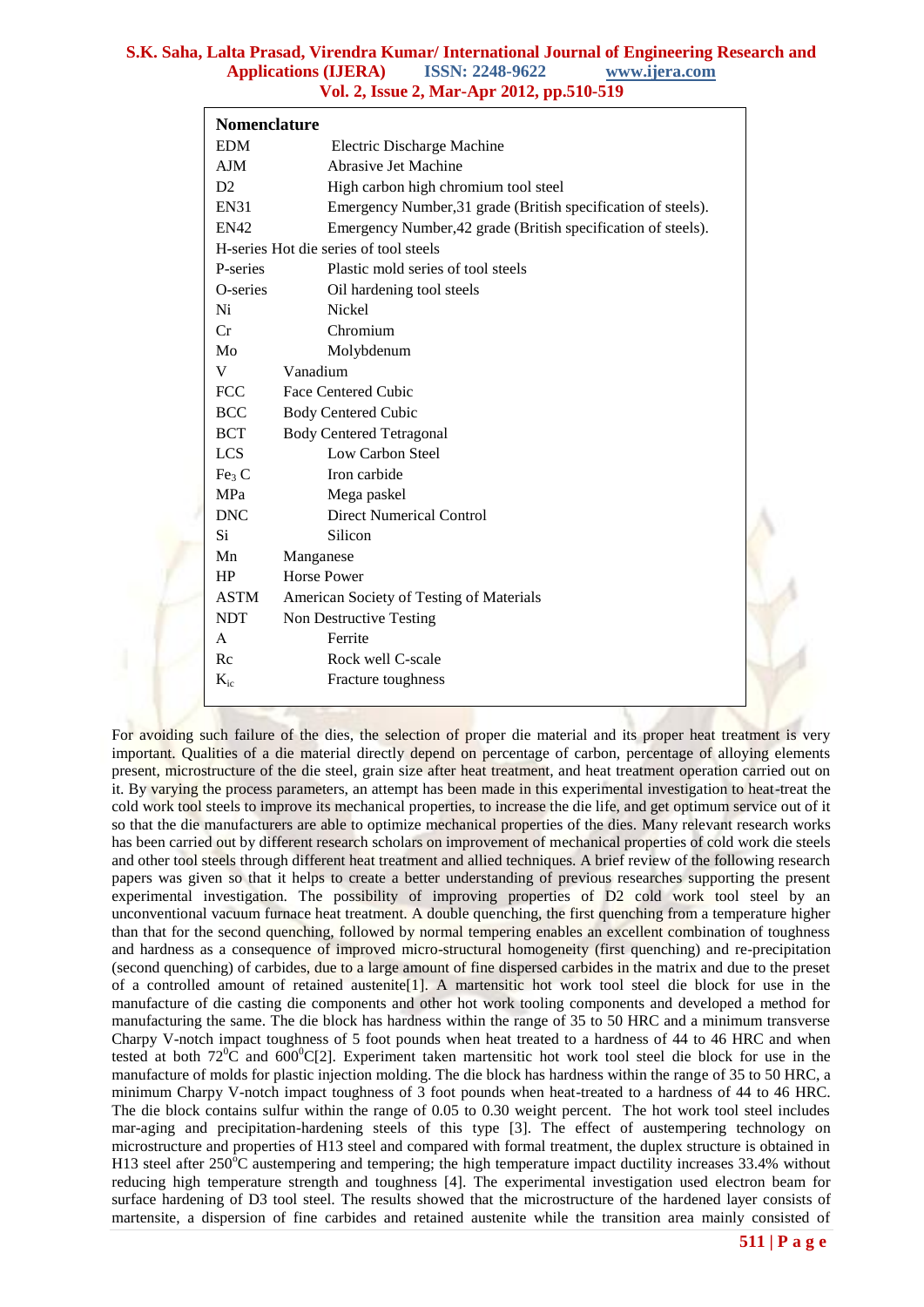tempered Sorbite [5]. The modified heat treatment produces a mixed structure of martensite and lower bainite through short-term isothermal transformation at just above the martensitic transformation temperature. The *M<sup>s</sup>* Temperature, followed by oil quenching (after conventional austenitization), has been applied to three high-carbon low-alloy steels with different levels of nickel and chromium contents at similar molybdenum levels. The carbon allowed replacing relatively expensive additions of nickel and chromium, for their ultra-high strength application [6]. The cryogenic treatment was an inexpensive supplementary process to conventional heat treatment, which improves the properties of tool steels [7].

The earlier research works clearly indicate that most of the mechanical properties of good quality die steel can be further improved by performing different heat treatment processes and thus the life of a die can be significantly increased. Austenitizing is the most critical of all heating operations performed on die steels. Excessively high Austenitizing temperatures or long holding times may result in excessive distortion, excessive grain growth, loss of ductility and low strength. Under-heating may also result in low hardness and low wear resistance. Austenitizing is the treatment where the final alloy element separating between the austenitic matrix (which will transform to martensite on quenching) and the retained carbides. Quenching is also another important treatment to control the mechanical properties of die materials. The quenching medium must cool the work piece rapidly to get full hardness. Hot quenching minimizes distortion without affecting hardness. Tempering modifies the properties of quench-hardened tool steels to produce a more desirable combination of strength, hardness, toughness and wear-resistance. The as-quenched structure is a heterogeneous mixture of retained austenite, un-tempered martensite and carbides.

# **2. METHODOLOGY:**

The following steps were carried out in the present experimental investigations:

- Samples of cold work tool steels D2 was prepared for metallographic tests and toughness measurement.
- Microstructures were examined; hardness and toughness were measured and recorded.
- By varying the system parameters necessary hardening and tempering operations were carried out in conventional furnace.
- Metallographic tests were carried out to observe the changes in microstructures after heat treatment.
- Hardness and toughness were measured for each specimen after heat treatment operations.
- From the different readings, curves were plotted to know the trends of the properties.

# **3. EQUIPMENT USED:**

- Digital Specimen Mounting Press
- Laboratory Muffle Furnace
- Hand Polishing Steel Stand
- Metallurgical Specimen Polishing Machine
- Portable Electrolytic Polisher/Etcher
- **Belt Polisher**
- Inverted Stage Binocular Metallurgical Microscope
- CCD Camera
- Photo Micrographic Equipment
- Izod charpy Impact Testing Machine
- Rockwell cum Brinel Hardness Tester
- Quenching Bath:
- Grain Size Eye-piece
- Horizontal spindle surface grinder:
- Vertical spindle milling machine

#### 4. **METALLOGRAPHIC TEST**

The High carbon high chromium-  $D2(C=1.0\%$ , Mn =1.0%, Cr =12%) used for investigation. Different tests needed samples of different sizes. The details of the sample preparations for Metallographic test, for Hardness and Toughness tests are: Small pieces were cut from raw materials of D2. A soft grade rubber bonded abrasive wheel was used to cut the pieces. Bakelite thermo-set plastic granules were used to mould the samples by using specimenmounting press (Fig. 1). After moulding, several steps required for grinding and polishing of specimens. Motor driven abrasive belt grinder (Fig. 2) was used with 240,320,400 and 600 grit belts. Then the samples were polished with successive emery papers of 1/0, 2/0, 3/0 and 4/0 followed by polishing with fine Alumina slurry. Final polishing was done with diamond paste on a disc-polishing machine (Fig. 3). The polished specimens were etched with 2% Naital (98% C<sub>2</sub>H<sub>3</sub>OH with 2% HNO<sub>3</sub>) for observations under metallographic microscope (Fig. 4).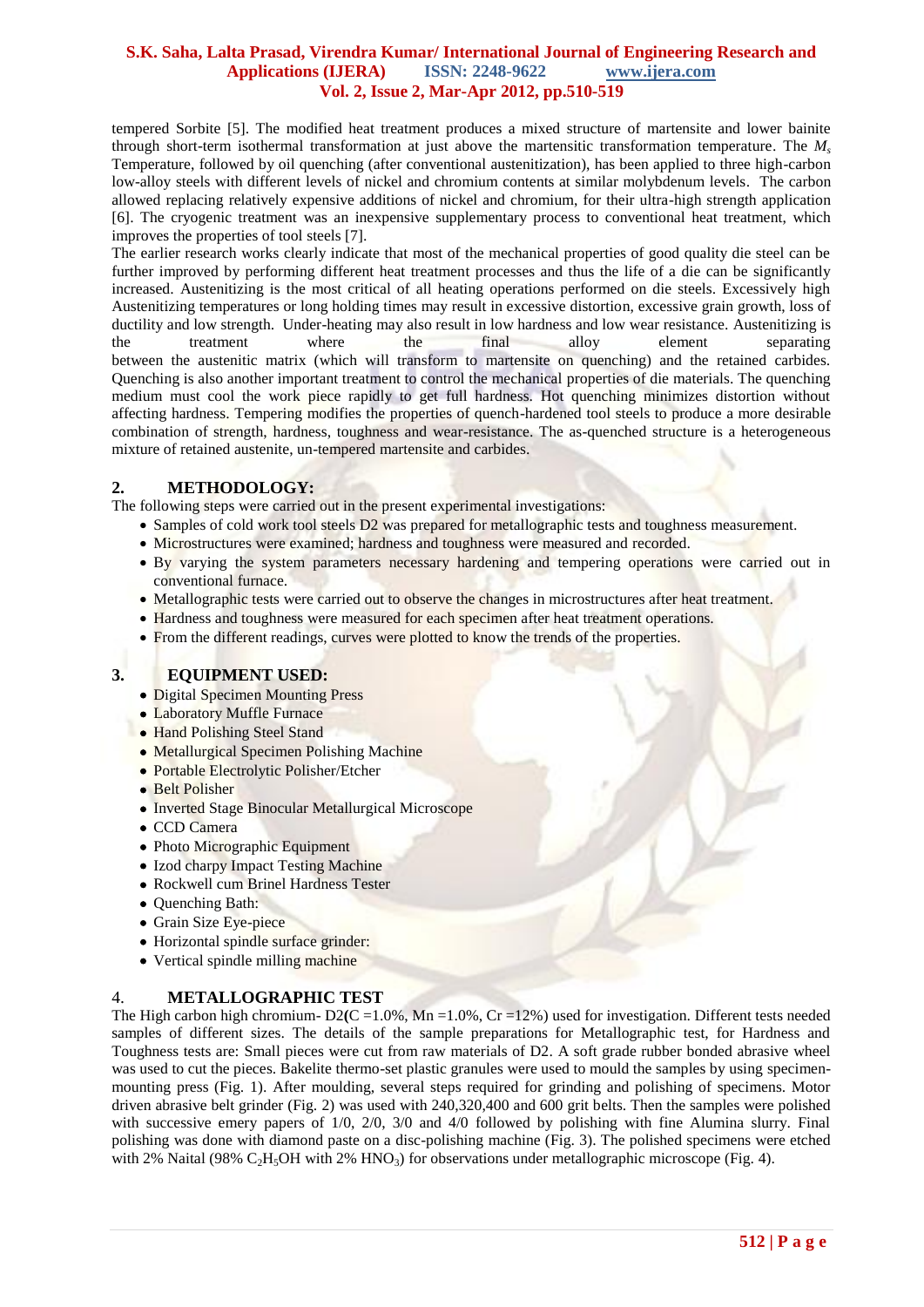





**Figure 2 : Abrasive belt grinder**



**Figure 3 Single disc polishing machine**



**Figure 4 : Metallographic microscope**



**Figure 5 : Final test specimens**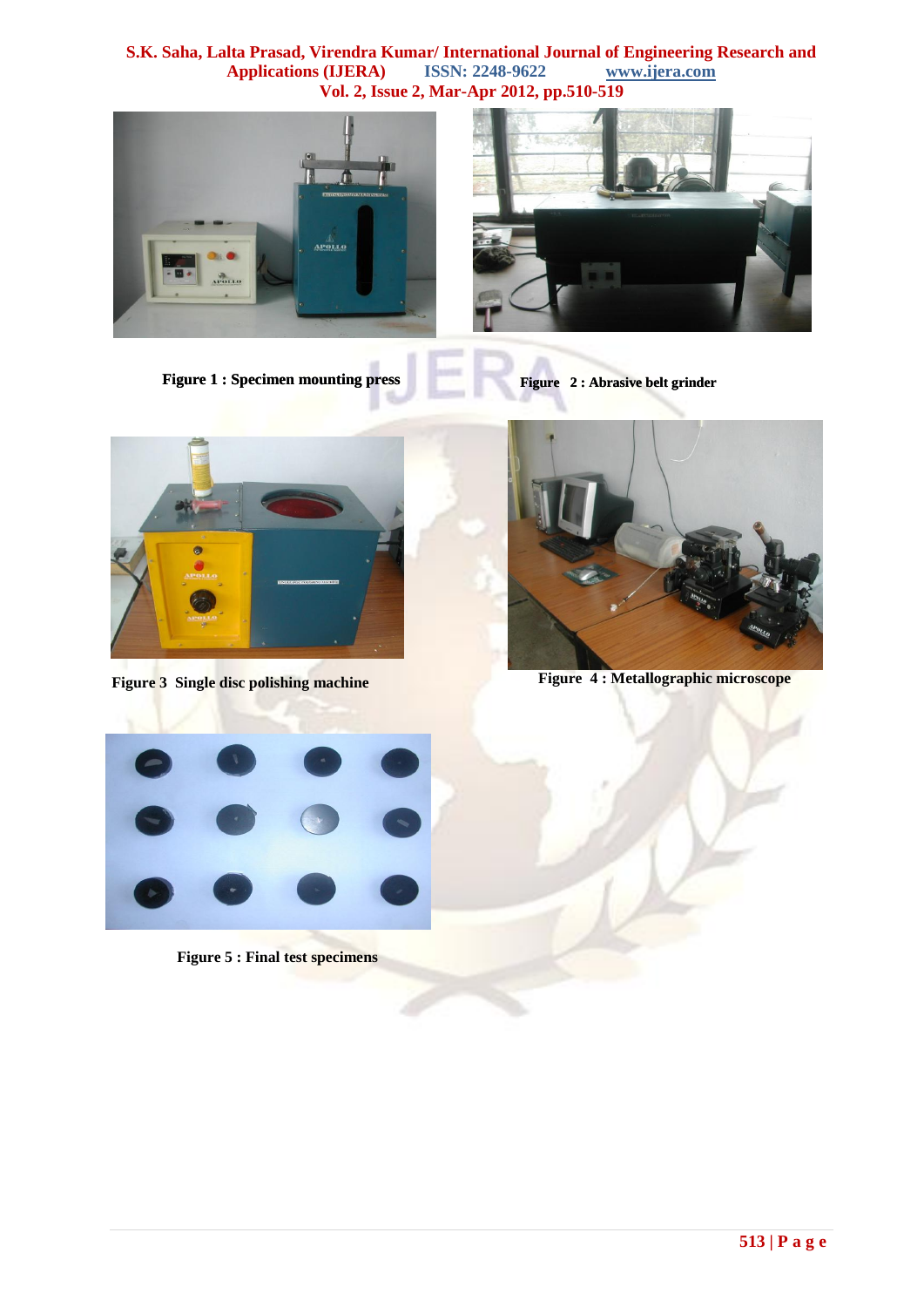For metallographic tests of hardened specimens and tempered specimens, small pieces were cut from the specimens and moulded in the press. The cut specimens were prepared in the same manner as the preparation of pieces cut from the raw material. The final for metallographic tests are shown in Fig. 5.

#### **4.1 Impact test**

The rectangular test specimens of D2 tool steel material of size 10.5 mm x 10.5 mm x 76 mm were prepared from the raw materials purchased from local market (Dehradun). The specimens undergone for milling and light grinding to obtain the desired finished size of 10 x 10 x 75 mm. Then a U-notch of depth 2 mm and width of 2 mm has cut on a surface grinder by using a rubber bonded grinding wheel. The prepared samples have shown in Fig.6. The impact test was carried out on the on an impact test machine. The broken samples after impact test are shown in Fig. 7.



**Fig. 6, Prepared samples**



**Fig. 7, Broken specimens after impact test specimens**

# **4.2 Hardness test**

The same rectangular samples of D2 prepared for impact testing were used for hardness testing. The hardness values after heat treatment were measured on hardness tester on Rockwell C-scale. For measurement of toughness after heat treatment, Unotch of 2 mm depth x 2mm width was cut on the specimens with the help of a rubber bonded parting off wheel on a surface grinder.

# **5. HEAT TREATMENT OF SPECIMENS**

Six additional specimens were also made in same way for measuring the toughness and hardness before and after annealing. To remove the effect of machining and residual stresses, cyclic annealing was done by using the muffle furnace for all D2 specimens by heating to $900^{\circ}$ C and holding for two hours, then cooling to  $775^{\circ}$ C and holding for six hours, finally cooling in open air. The eighteen annealed specimens of D2 divided into four groups consisting of six, three, three and six specimens for investigating their hardness and toughness after hardening and after tempering. The temperature range and hardening/tempering soaking times for the experimental investigations were selected based on the material composition of the specimens. The microstructures of the specimens of D2 before and after annealing, hardening and tempering have also been studied in the present investigation.

# **5.1 RESULT AND DISCUSSION**

## **5.2 Investigations on D2 tool steel**

Before studying the effect of heat treatment, the specimen microstructure was made stress free and uniform in structure. Due to the machining operations performed on D2 material for sample preparation, there were changes in hardness and toughness, which were measured as 47Rc and 32 Joules respectively. This is due to the formation of martensite in the microstructure. By annealing, the hardness was reduced to 38Rc and toughness was increased to 45 Joules. The microstructure was also got refined with transformation of martensite to cementite. The said material properties of D2 tool steel are given in Table- 1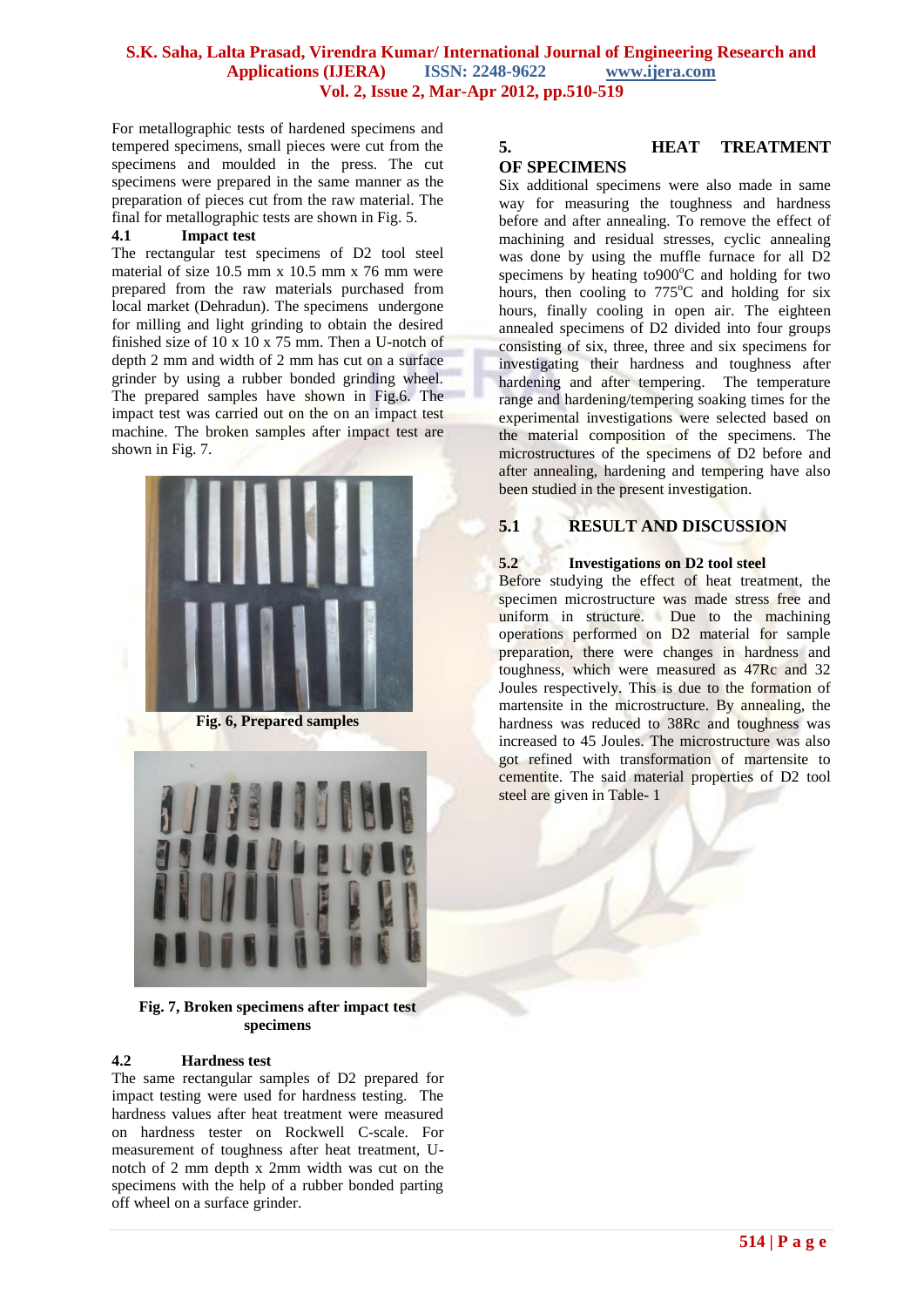| <b>Material properties</b> | <b>Before Annealing</b>         | <b>After Annealing</b>     |
|----------------------------|---------------------------------|----------------------------|
| Hardness (Rc)              | $4^{\circ}$                     | 38                         |
| Toughness (Joules)         | 32                              | $4^{\circ}$                |
| Microstructure             | Cementite - carbide- martensite | Cementite – alloy carbides |

# **TABLE 1 : MATERIAL PROPERTIES OF D2 TOOL STEEL**

The six D2 specimens of first group, three D2 specimens of second and third groups each and six D2 specimens of fourth group were hardened at the austenitizing temperature of 970 $^{\circ}$ C, 980 $^{\circ}$ C, 990 $^{\circ}$ C and 1000 $^{\circ}$ C respectively. After hardening, hardened D2 specimens of each group were tempered at  $160^{\circ}$ C,  $200^{\circ}$ C,  $250^{\circ}$ C,  $350^{\circ}$ C and  $550^{\circ}$ C respectively. The specimens used for tempering in second and third group have increased from three to five because of one pre-tempered specimen being used for toughness measurement thereby breaking that specimen into two pieces. In the first and fourth group, the pre-tempered specimen used for toughness measurement was discarded, thereby reducing the group specimen to five. Hardening soaking time of 30 minutes and tempering soaking time of 180 minutes were used for D2 tool steel material. After hardening and tempering, their hardness and toughness were measured and the respective values are shown in Table 2. The microstructure of D2 specimens after hardening is martensite with retained austenite and carbides whereas after tempering the microstructure obtained under metallographic microscope was only tempered martensite and carbides. Taking the data from the Table 2, the hardness Vs austenitizing temperature curve, the ardness Vs tempering temperature curve, the tempering temperature Vs toughness curve and toughness Vs austenitizing temperature curve have been drawn.

**TABLE 2 EXPERIMENTAL DATA OF D2 SPECIMENS AFTER HEAT TREATMENT.**

| Test-<br>specimens | <b>After hardening</b>           |                 |                      | <b>After tempering</b>                    |                 |                      |
|--------------------|----------------------------------|-----------------|----------------------|-------------------------------------------|-----------------|----------------------|
|                    | Austenitizing<br>temperature, °C | Hardness,<br>Rc | Toughness,<br>Joules | Tempering<br>temperature<br>, $^{\circ}C$ | Hardness,<br>Rc | Toughness,<br>Joules |
| $1st$ Group        | 970 <sub>1,2,3,4,5,6.*</sub>     | $65_1$          | 01 <sub>1</sub>      | 160 <sub>2</sub>                          | $65_{2}$        | 04 <sub>2</sub>      |
|                    | œ                                |                 |                      | $200_3$                                   | $64_3$          | 06 <sub>3</sub>      |
|                    |                                  |                 |                      | $250_4$                                   | $63_4$          | 07 <sub>4</sub>      |
|                    |                                  |                 |                      | $300_5$                                   | 61 <sub>5</sub> | 08 <sub>5</sub>      |
|                    |                                  |                 |                      | $550_6$                                   | 57 <sub>6</sub> | 09 <sub>6</sub>      |
| $2nd$ Group        | $980_{7,8,9}$                    | 66 <sub>7</sub> | 01 <sub>7</sub>      | 160 <sub>7</sub>                          | 66 <sub>7</sub> |                      |
|                    |                                  |                 |                      | $200_8$                                   | 65 <sub>8</sub> | 5 <sub>8</sub>       |
|                    |                                  |                 |                      | 250 <sub>7</sub>                          | 64 <sub>7</sub> |                      |
|                    |                                  |                 |                      | 300 <sub>7</sub>                          | 62 <sub>7</sub> |                      |
|                    |                                  |                 |                      | 550 <sub>9</sub>                          | 55 <sub>9</sub> | 10 <sub>9</sub>      |
| $3rd$ Group        | $990_{10,11,12}$                 | $70_{10}$       | $01_{10}$            | $160_{10}$                                | $69_{10}$       |                      |
|                    |                                  |                 |                      | $200_{11}$                                | $67_{11}$       | $5_{11}$             |
|                    |                                  |                 |                      | $250_{10}$                                | $65_{10}$       |                      |
|                    |                                  |                 |                      | $300_{10}$                                | $64_{10}$       |                      |
|                    |                                  |                 |                      | $550_{12}$                                | $54_{12}$       | $12_{12}$            |
| $4th$ Group        | $1000_{13,14,15,16,17,18}$       | $72_{13}$       | $01_{13}$            | $160_{14}$                                | $71_{14}$       | $04_{14}$            |
|                    |                                  |                 |                      | $200_{15}$                                | $69_{15}$       | $05_{15}$            |
|                    |                                  |                 |                      | $250_{16}$                                | $67_{16}$       | $06_{16}$            |
|                    |                                  |                 |                      | $300_{17}$                                | $65_{17}$       | $08_{17}$            |
|                    |                                  |                 |                      | $550_{18}$                                | $53_{18}$       | $13_{18}$            |

\*Subscripts denote specimen numbers

It is clear from the fig. 8 that if the austenitizing temperature of the sample is increased, the hardness also increases. It was observed that the hardness was lowest (65Rc) for the sample using  $970^{\circ}$ C of austenitizing temperature and highest hardness (72Rc) was observed for the sample having  $1000^{\circ}$ C of austenitizing temperature and the curve has a rising trend.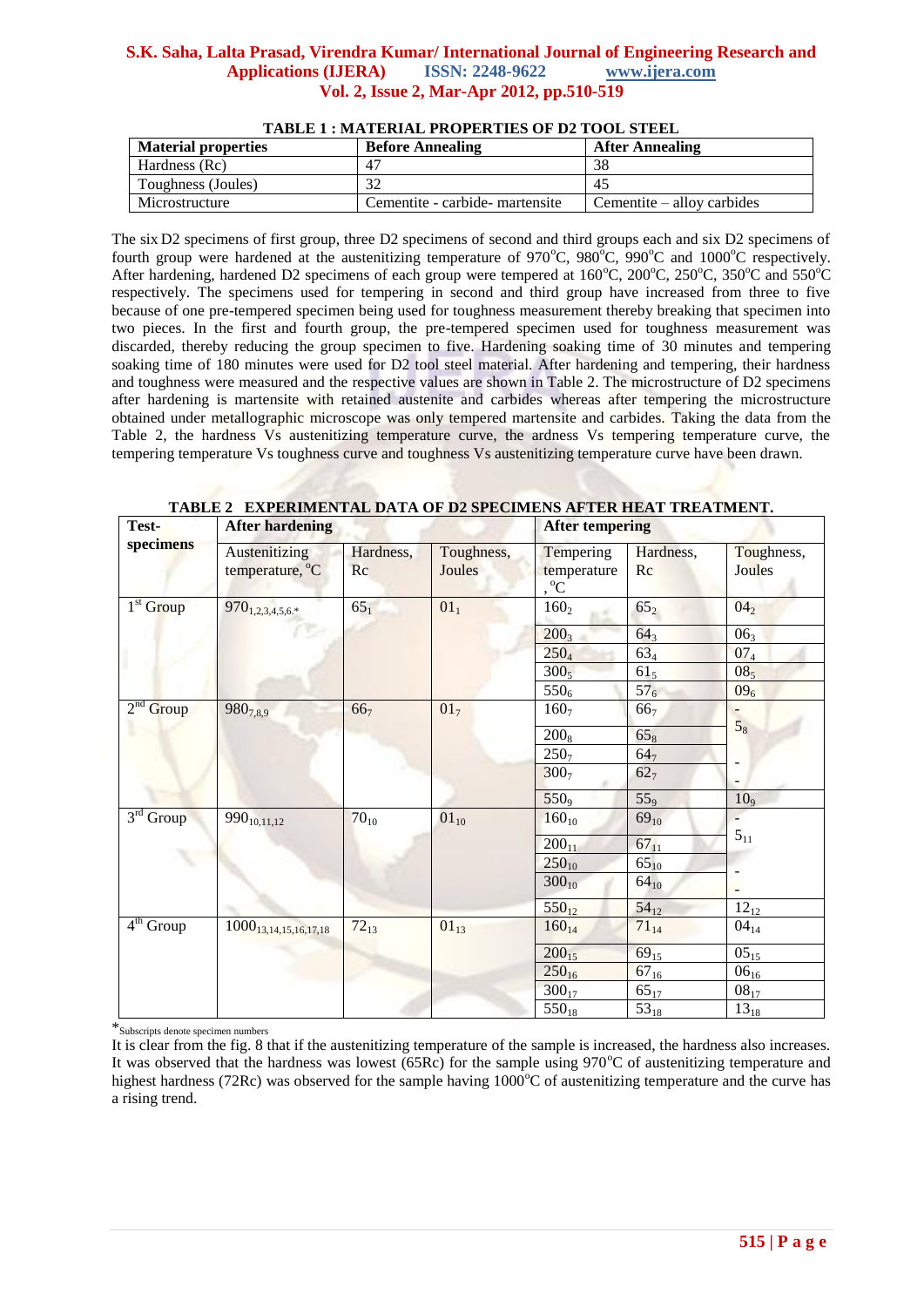

**Figure 8 : Effect of austenitizing temperature on hardness of D2 tool steel.**

The variation of hardness of D2 at various tempering temperatures in the range of  $150^{\circ}$ C-300<sup>o</sup>C. It was observed that the hardness of the sample decreases with the increase of tempering temperature. At lower tempering temperatures, there were nominal effects on hardness, but as the tempering temperature goes up, the effect of tempering temperature on its hardness becomes prominent. By tempering operation, the toughness of the material was increased at the cost of marginal loss of hardness. For the specimens hardened at  $1000^{\circ}$ C, at the tempering temperature range of  $160^{\circ}$ C- 200<sup>°</sup>C, for rise of 25% (40<sup>°</sup>C) of tempering temperature, the hardness decreases from 71Rc to 69Rc (2.81%).





At tempering temperature range of 200°C- 250°C, for the rise of 25% (50°C) of tempering temperature, the hardness decreases from 69Rc to 67Rc (2.89%). At tempering temperature range of  $250^{\circ}$ C- 300<sup>o</sup>C, for rise of 20%  $(50^{\circ}$ C) of tempering temperature, the hardness decreases from 67Rc to 65Rc (2.98%). Thus the rate of decrease in hardness varies between nominal value of  $2.81\%$  to  $2.98\%$ . For the other samples hardened at 970 $^{\circ}$ C, 980 $^{\circ}$ C and 990°C, the rate of decrease in hardness due to rise of tempering temperature is having same trends. The reason of decrease in hardness due to increase in tempering temperature is that the martensite (hard constituent) is being transformed to comparatively soft troos tite also called tempered martensite.

Fig. 10 shows toughness of D2 at various tempering temperatures ranging from  $160^{\circ}$ C to  $300^{\circ}$ C. It was observed that in the lower tempering temperature range of  $160^{\circ}$ C- 200<sup>o</sup>C, for the rise of 25% (40<sup>o</sup>C) in tempering temperature, the rate of increase in toughness is  $25\%$  (4 to 5 Joules). At the tempering temperature range of  $200\degree$ C-250<sup>o</sup>C, for the increase of 25% (50<sup>o</sup>C) in tempering temperature, the toughness increases by 20% (5 to 6 Joules). As the tempering temperature range increases to  $250^{\circ}$ C-300<sup>o</sup>C, for 20% increase of tempering temperature, the increase of toughness reaches from 6 Joules to 8 Joules and rate of increase in toughness is 33%. It is due to the fact that the lower tempering temperatures only relieve the hardening stresses without any changes of microstructures but higher tempering temperature causes the changes in microstructures.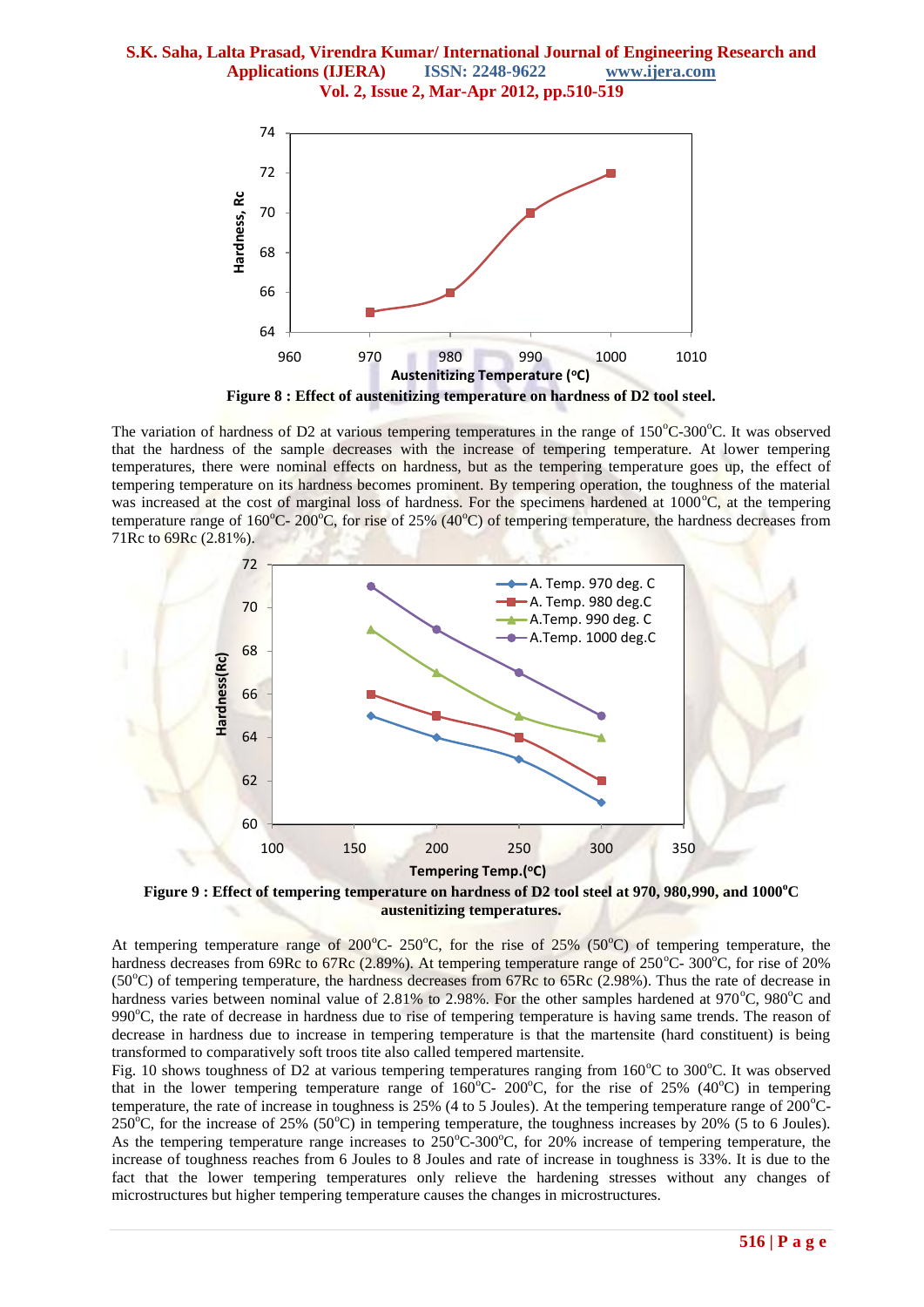

**Figure 10 : Effect of tempering temperature on toughness of D2 tool steel.**

Fig. 11shows the influence of austenitizing temperature on toughness of the investigated cold work tool steel (D2) at selected tempering temperatures. It was observed that the influence of austenitizing temperature on toughness at lower tempering temperature  $(200^{\circ}C)$  is negligible.



When specimens were tempered at  $200^{\circ}$ C the toughness of samples changes from 5 to 6 Joules at Austenitizing temperature from 970 to 1000°C. Moreover, toughness varies between 9 to 13 Joules for same Austenitizing temperature when tempered at 550°C. It is due to the fact that at low temperature tempering only hardening stresses are removed but at high temperature tempering there is change of microstructures from martensite to tempered martensite that have better combination of mechanical properties.The microstructures of D2 specimens before annealing (Fig. 12), was expected to be same as that of the microstructure of specimens after annealing (Fig. 13). But it was not so because of the effects across the cross-section of the specimens due to heat developed during machining. It causes the formation of martensite along with the cementite-carbide/pearlite. The annealed specimens of D2 show the uniform distribution of microstructure of carbides and cementite combination.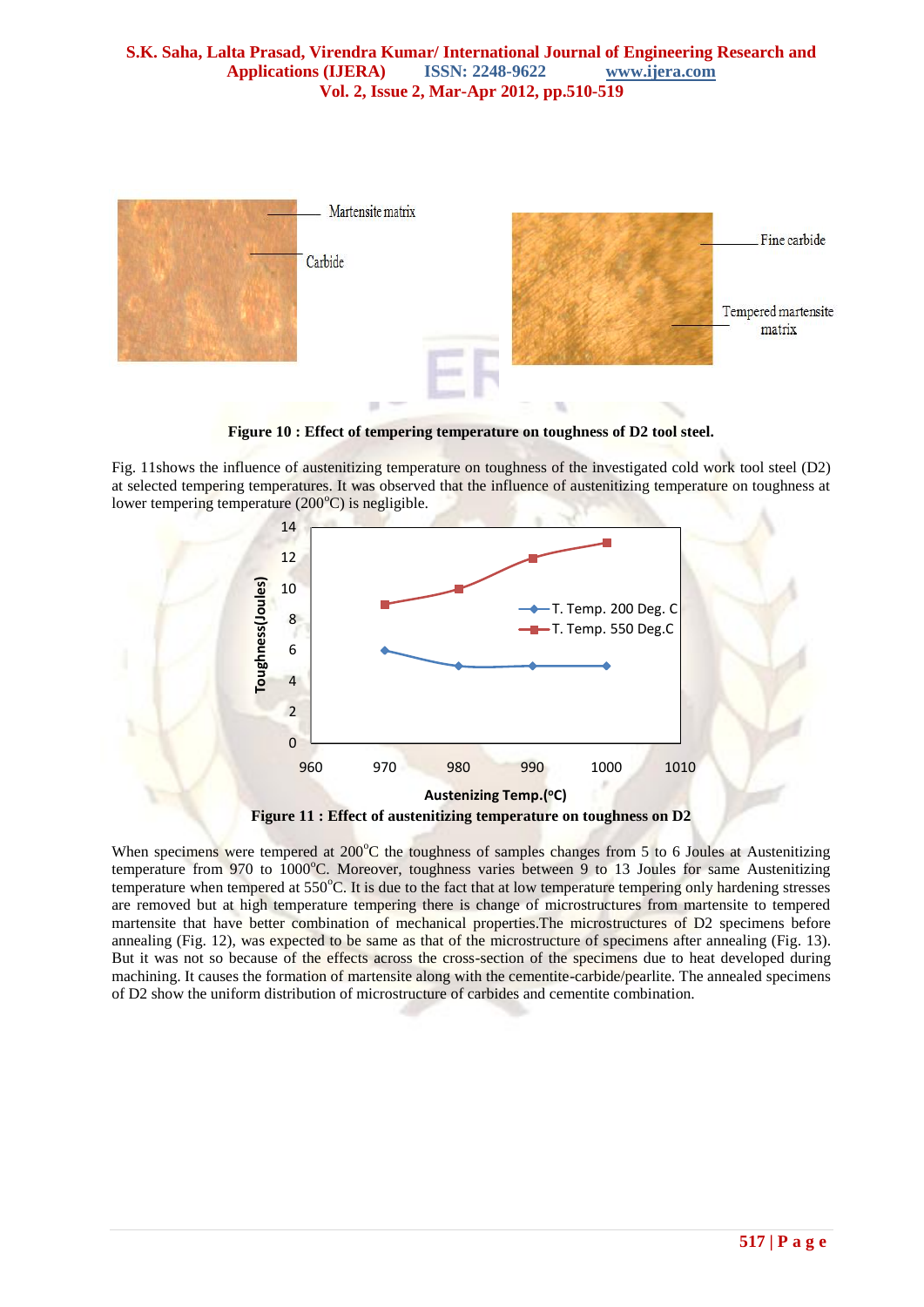

**Figure 12 D2 tool steel specimens with cementite-carbide structure after annealing.**



The microstructures of D2 specimens after hardening (Fig. 14) show carbide particles throughout the martensite matrix. It was observed Very less retained austenite and precipitation of carbides were noticed along the grain boundaries. The microstructure of D2 specimen after tempering (Fig 15) is comparatively finer because (during tempering of the specimens) the martensite decomposes into emulsified form of pearlite called troostite (tempered martensite). It is very fine in nature with reasonable toughness. Thus the microstructure obtained after tempering provides a good combination of mechanical properties likes high hardness, high strength, high wear resistance, greater dimensional control and considerable toughness and temperature resistance. It serves our main objectives of increasing the die life through heat treatment.



**martensite, retained austenite and carbide particles after hardening.**

**tempered martensite and fine carbide particles after tempering.**

# **6. CONCLUSIONS**

Based on the results obtained from the extensive tests and investigations performed on cold work tool steels D2, the following conclusions are drawn:

- i) Annealing should be done for the tool steels before performing any heat- treatment to avoid the effects of any changes on material properties caused during the sample preparation.
- ii) The hardness of D2 tool steel increases with austenitizing temperature and the lowest and highest hardness were obtained at 970°C and 1000°C respectively.
- iii) The hardness of the D2 tool steel decreases with increase of tempering temperature. At lower tempering temperature range  $(160^{\circ}C \cdot 200^{\circ}C)$ , the effect of tempering temperature on hardness is very small but as the tempering temperature increases hardness becomes prominent.
- iv) At lower tempering temperature range  $160^{\circ}C \cdot 200^{\circ}C$ , the rate of increase in toughness was 25% (i.e. 4 to 5 Joules). As the tempering temperature increases from  $200^{\circ}$ C to  $250^{\circ}$ C and  $250^{\circ}$ C to  $300^{\circ}$ C, the toughness was increases by 20% and 33% respectively. It may be interpreted that at lower tempering temperatures only relieves the hardening stresses without any change in microstructures but higher tempering temperature causes the changes in microstructures.
- v) When specimens were tempered at  $200^{\circ}$ C the toughness of samples changes from 5 to 6 Joules at Austenitizing temperature from 970 to 1000°C. Moreover, toughness varies between 9 to 13 Joules for same Austenitizing temperature when tempered at  $550^{\circ}$ C. It is due to the fact that at low temperature tempering only hardening stresses are removed but at high temperature tempering there is change of microstructures from martensite to tempered martensite.
- vi) The microstructure of D2 specimen after tempering is comparatively finer because (during tempering of the specimens) the martensite decomposes into emulsified form of pearlite called troostite